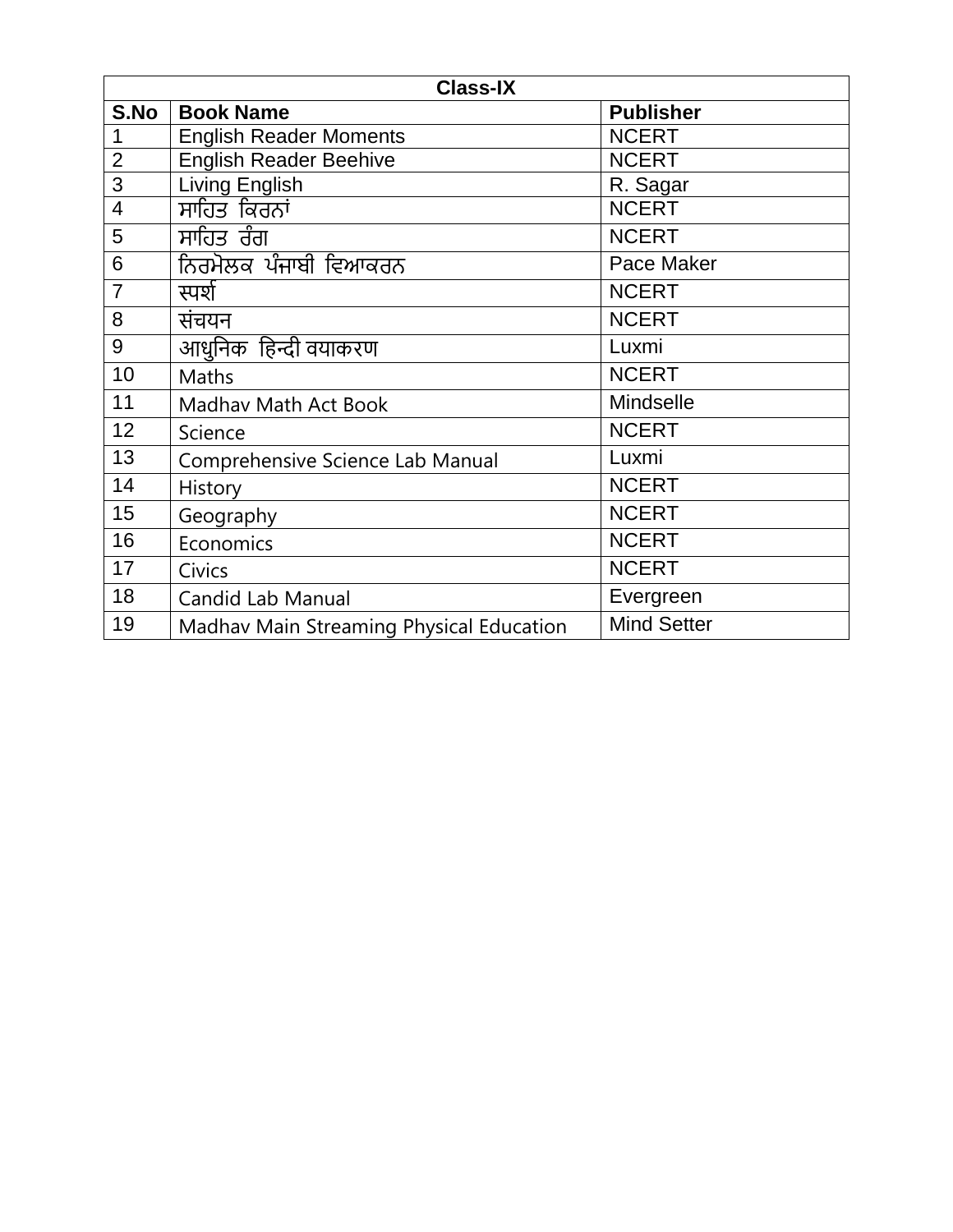| <b>Class-X</b> |                                          |                    |
|----------------|------------------------------------------|--------------------|
| S.No           | <b>Book Name</b>                         | <b>Publisher</b>   |
|                | <b>English Reader-1</b>                  | <b>NCERT</b>       |
| $\overline{2}$ | <b>English Reader-2</b>                  | <b>NCERT</b>       |
| 3              | Living English                           | R.Sagar            |
| 4              | ਸਾਹਿਤ ਕਿਰਨਾਂ                             | <b>NCERT</b>       |
| 5              | ਸਾਹਿਤ ਰੰਗ                                | <b>NCERT</b>       |
| 6              | स्पर्श                                   | <b>NCERT</b>       |
| $\overline{7}$ | संचयन                                    | <b>NCERT</b>       |
| 8              | Maths                                    | <b>NCERT</b>       |
| 9              | Madhav Math Act Book                     | <b>Mindselle</b>   |
| 10             | Science                                  | <b>NCERT</b>       |
| 11             | Comprehensive Science Lab Manual         | Luxmi              |
| 12             | History                                  | <b>NCERT</b>       |
| 13             | Geography                                | <b>NCERT</b>       |
| 14             | Economics                                | <b>NCERT</b>       |
| 15             | <b>Civics</b>                            | <b>NCERT</b>       |
| 16             | <b>Candid Lab Manual</b>                 | Evergreen          |
| 17             | Madhav Main Streaming Physical Education | <b>Mind Setter</b> |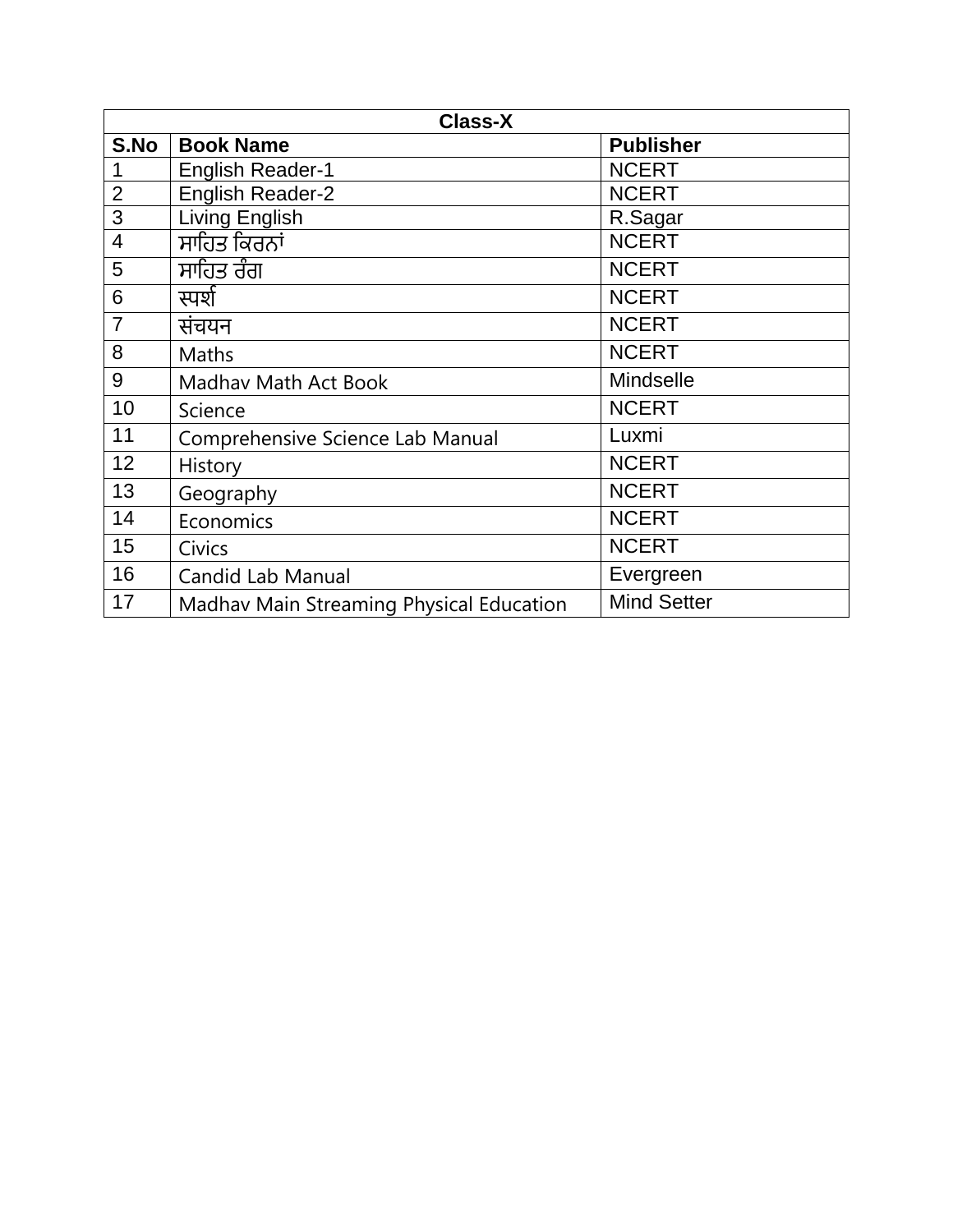| <b>Class-XI</b> |                          |                  |  |
|-----------------|--------------------------|------------------|--|
|                 | <b>Stream :-&gt;Arts</b> |                  |  |
|                 |                          |                  |  |
| S.No            | <b>Book</b>              | <b>Publisher</b> |  |
|                 | English                  | <b>NCERT</b>     |  |
| $\overline{2}$  | Hindi                    | <b>NCERT</b>     |  |
| 3               | Punjabi                  | <b>NCERT</b>     |  |
| $\overline{4}$  | <b>Political Science</b> | <b>NCERT</b>     |  |
| 5               | Sociology                | <b>NCERT</b>     |  |

| <b>Stream:-&gt;Commerce</b> |                         |                  |
|-----------------------------|-------------------------|------------------|
| S.No                        | <b>Book</b>             | <b>Publisher</b> |
|                             | English                 | <b>NCERT</b>     |
| $\overline{2}$              | Accountancy             | <b>NCERT</b>     |
| 3                           | <b>Business Studies</b> | <b>NCERT</b>     |
|                             | <b>Economics</b>        | <b>NCERT</b>     |

| <b>Stream :-&gt;Medical</b> |                |                  |
|-----------------------------|----------------|------------------|
| S.No                        | <b>Book</b>    | <b>Publisher</b> |
|                             | English        | <b>NCERT</b>     |
| $\overline{2}$              | <b>Biology</b> | <b>NCERT</b>     |
| $\mathbf{3}$                | Chemistry      | <b>NCERT</b>     |
|                             | <b>Physics</b> | <b>NCERT</b>     |

| <b>Stream :-&gt;Non-Medical</b> |                    |                  |
|---------------------------------|--------------------|------------------|
| S.No                            | <b>Book</b>        | <b>Publisher</b> |
|                                 | English            | <b>NCERT</b>     |
| $\overline{2}$                  | <b>Mathematics</b> | <b>NCERT</b>     |
| $\overline{3}$                  | Chemistry          | <b>NCERT</b>     |
| $\overline{4}$                  | <b>Physics</b>     | <b>NCERT</b>     |

| <b>Optional Subjects</b> |                               |                  |
|--------------------------|-------------------------------|------------------|
| S.No                     | <b>Book</b>                   | <b>Publisher</b> |
|                          | <b>Information Technology</b> | <b>NCERT</b>     |
| っ                        | Fine Art                      | <b>NCERT</b>     |
| 3                        | <b>Physical Education</b>     | <b>NCERT</b>     |
|                          | <b>Music</b>                  | <b>NCERT</b>     |